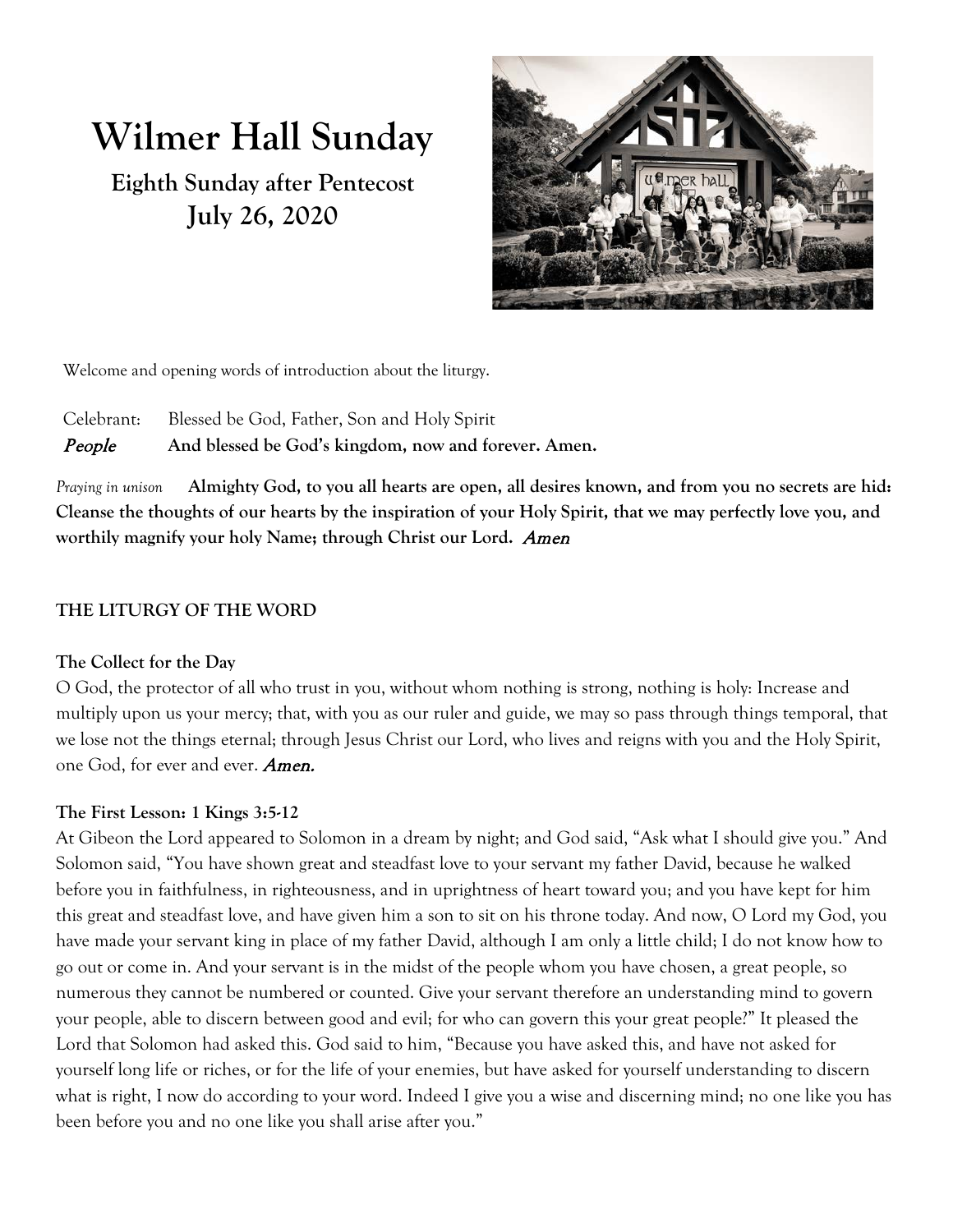#### **The Second Lesson: Romans 8:26-39**

The Spirit helps us in our weakness; for we do not know how to pray as we ought, but that very Spirit intercedes with sighs too deep for words. And God, who searches the heart, knows what is the mind of the Spirit, because the Spirit intercedes for the saints according to the will of God. We know that all things work together for good for those who love God, who are called according to his purpose. For those whom he foreknew he also predestined to be conformed to the image of his Son, in order that he might be the firstborn within a large family. And those whom he predestined he also called; and those whom he called he also justified; and those whom he justified he also glorified. What then are we to say about these things? If God is for us, who is against us? He who did not withhold his own Son, but gave him up for all of us, will he not with him also give us everything else? Who will bring any charge against God's elect? It is God who justifies. Who is to condemn? It is Christ Jesus, who died, yes, who was raised, who is at the right hand of God, who indeed intercedes for us. Who will separate us from the love of Christ? Will hardship, or distress, or persecution, or famine, or nakedness, or peril, or sword? As it is written, "For your sake we are being killed all day long; we are accounted as sheep to be slaughtered." No, in all these things we are more than conquerors through him who loved us. For I am convinced that neither death, nor life, nor angels, nor rulers, nor things present, nor things to come, nor powers, nor height, nor depth, nor anything else in all creation, will be able to separate us from the love of God in Christ Jesus our Lord

#### **The Holy Gospel: Matthew 13:31-33, 44-52**

Jesus put before the crowds another parable: "The kingdom of heaven is like a mustard seed that someone took and sowed in his field; it is the smallest of all the seeds, but when it has grown it is the greatest of shrubs and becomes a tree, so that the birds of the air come and make nests in its branches." He told them another parable: "The kingdom of heaven is like yeast that a woman took and mixed in with three measures of flour until all of it was leavened."

"The kingdom of heaven is like treasure hidden in a field, which someone found and hid; then in his joy he goes and sells all that he has and buys that field."

"Again, the kingdom of heaven is like a merchant in search of fine pearls; on finding one pearl of great value, he went and sold all that he had and bought it.

"Again, the kingdom of heaven is like a net that was thrown into the sea and caught fish of every kind; when it was full, they drew it ashore, sat down, and put the good into baskets but threw out the bad. So it will be at the end of the age. The angels will come out and separate the evil from the righteous and throw them into the furnace of fire, where there will be weeping and gnashing of teeth. "Have you understood all this?" They answered, "Yes." And he said to them, "Therefore every scribe who has been trained for the kingdom of heaven is like the master of a household who brings out of his treasure what is new and what is old."

#### **THE HOMILY The Reverend Pete Burgess**

#### **THE PRAYERS OF THE PEOPLE**

O heavenly Father, who hast filled the world with beauty: Open our eyes to behold thy gracious hand in all thy works; that, rejoicing in thy whole creation, we may learn to serve thee with gladness; for the sake of him through whom all things were made, Lord in your mercy,

#### Hear our prayer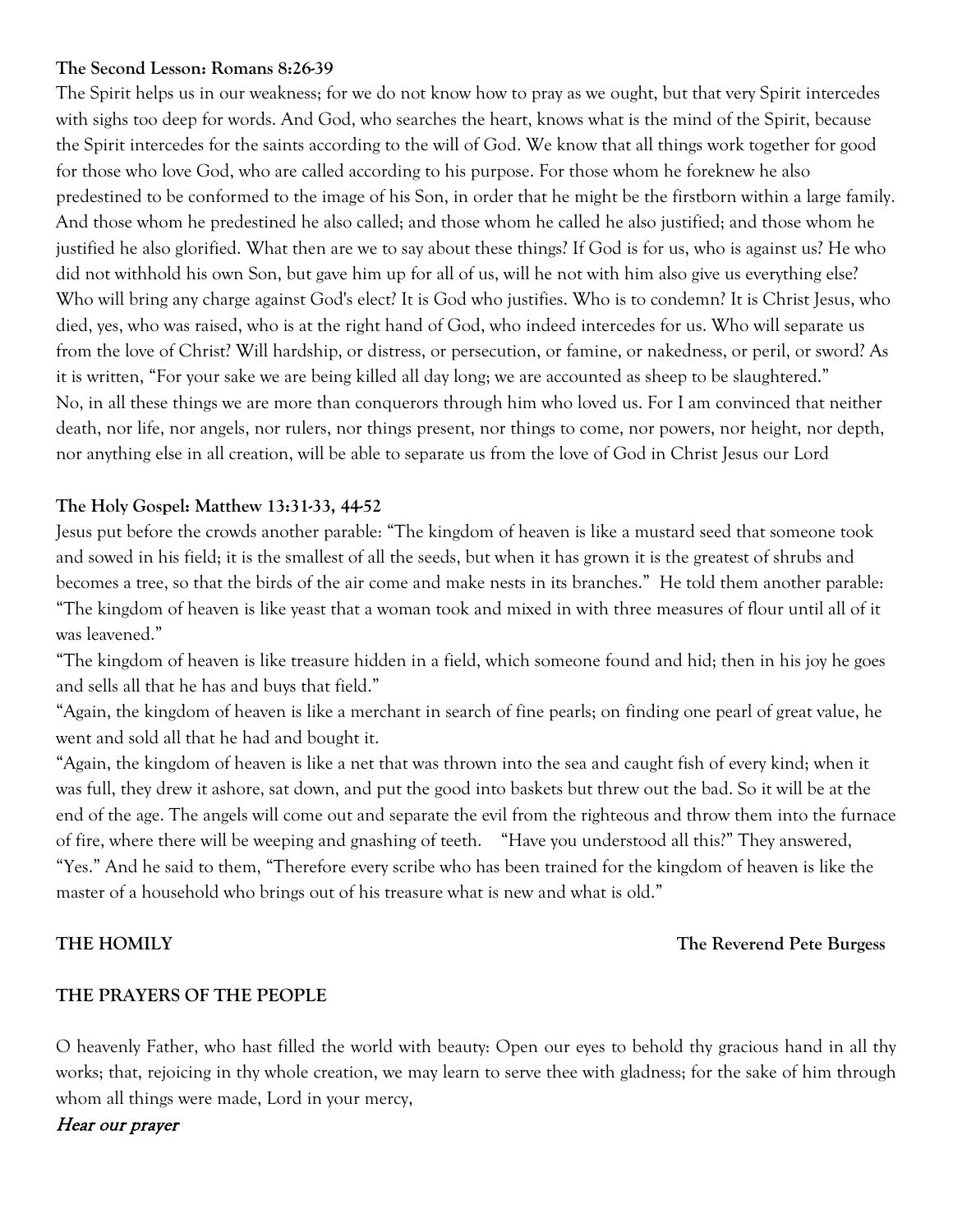For all the leaders of the people of the world, that your holy and life-giving Spirit may so move their hearts and guide their actions, that barriers which divide us may crumble, suspicions disappear, and hatreds cease; that our divisions being healed, we may live in justice and peace.

Lord in your mercy,

# Hear our prayer

Grant, O God, that your holy and life-giving Spirit may so move every human heart [and especially the hearts of the people of this land], that barriers which divide us may crumble, suspicions disappear, and hatreds cease; that our divisions being healed, we may live in justice and peace. Lord in your mercy,

# Hear our prayer

For our diocesan family, that we may grow in love for one another and for all people. Strengthen the faithful, arouse the careless, and restore the penitent. Grant us all things necessary for our common life, and bring us all to be of one heart and mind within your holy Church. Lord in your mercy,

# Hear our prayer

Almighty God, heavenly Father, you have blessed us with the joy and care of children: Give us calm strength and patient wisdom as we bring them up, that we may teach them to love whatever is just and true and good, following the example of our Savior Jesus Christ. Lord in your mercy,

# Hear our prayer

God our Father, you see your children growing up in an unsteady and confusing world: Show them that your ways give more life than the ways of the world, and that following you is better than chasing after selfish goals. Help them to take failure, not as a measure of their worth, but as a chance for a new start. Give them strength to hold their faith in you, and to keep alive their joy in your creation; Lord in your mercy,

# Hear our prayer

This hour we turn to you, O Lord, in full knowledge of our frailty, our vulnerability, and our great need as your mortal creatures. We cry to you, as one human family, unsure of the path ahead, unequal to the unseen forces around us, frightened by the sickness and death that seem all too real to us now. Stir up your strength and visit us, O Lord; be our shield and rock and hiding place! Guide our leaders, our scientists, our nurses and doctors. Give them wisdom and fill their hearts with courage and determination. Make even this hour, O Lord, a season of blessing for us, that in fear we find you mighty to save, and in illness or death, we find the cross to be none other than the way of life. Lord in your mercy,

# Hear our prayer

**WILMER HALL COLLECT:** Almighty God, our heavenly Father, whose Son Jesus welcomed and blessed children with love: We give you thanks and praise for this Children's Home, for the founders, for all who have served and supported this Home through the years, and for all who have found love and family in this Home. In the faith of our founders, we spread before you our prayers for all who live within the care of Wilmer Hall and for those who will do so in years beyond us. Raise up, we pray, in every generation, faithful people to support and sustain this Home following the way of our Savior Jesus Christ with whom we are bound in the best of bonds. **Amen.**